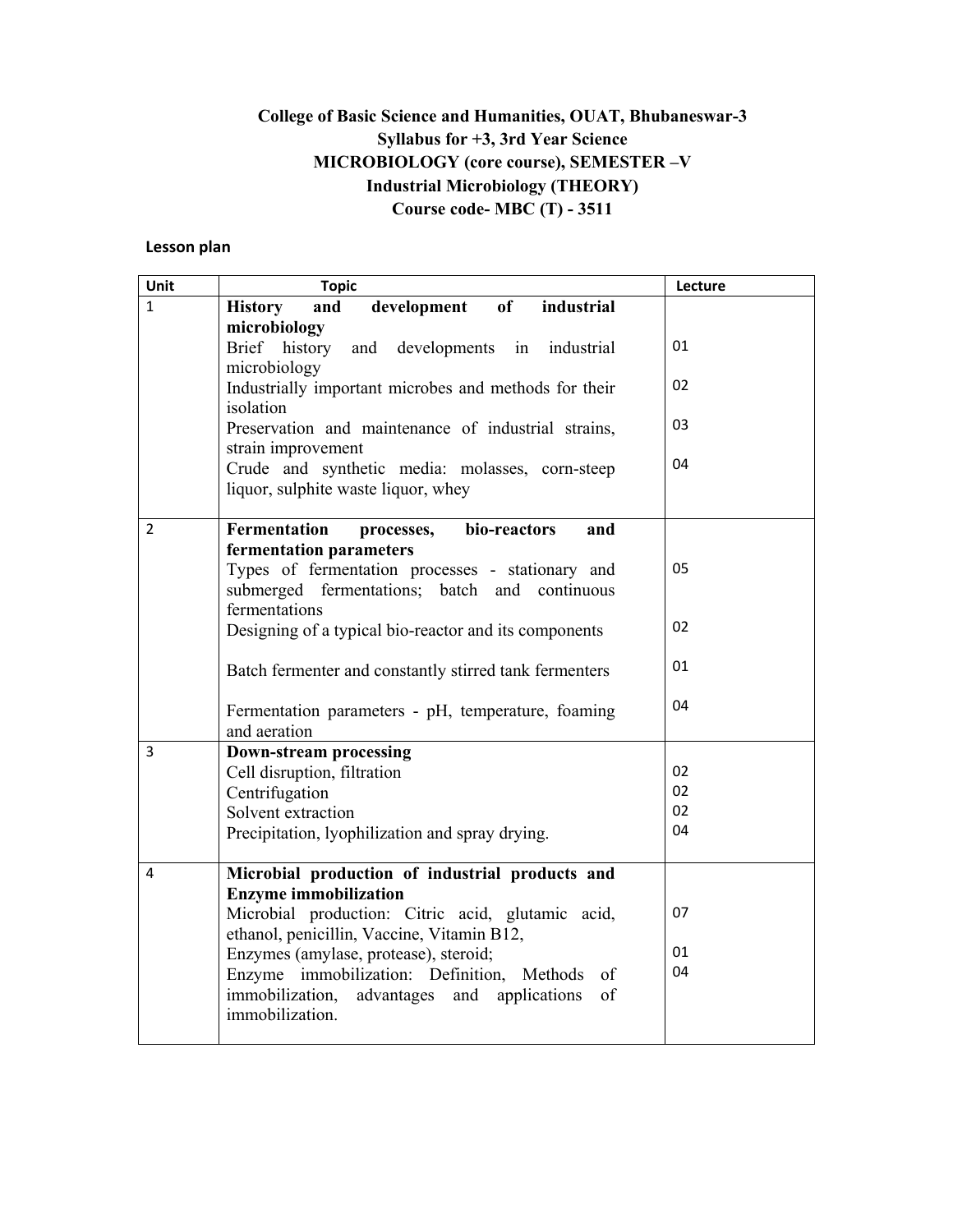## **College of Basic Science and Humanities, OUAT, Bhubaneswar-3 Syllabus for +3, 3RD Year Science MICROBIOLOGY (core course), SEMESTER –V Industrial Microbiology (THEORY) Course code- MBC (T) – 3511**

# **Course breakup**

| LECTURE NO.             | <b>TOPICS TO BE COVERED</b>                                     |
|-------------------------|-----------------------------------------------------------------|
| 1                       | Brief history and developments in industrial microbiology       |
| $\overline{2}$          | Industrially important microbes and methods for their isolation |
| $\overline{\mathbf{3}}$ | Industrially important microbes and methods for their isolation |
| $\overline{\mathbf{4}}$ | Preservation and maintenance of industrial strains              |
| 5                       | Preservation and maintenance of industrial strains              |
| 6                       | Strain improvement                                              |
| $\overline{7}$          | Crude and synthetic media: molasses                             |
| 8                       | Corn-steep liquor                                               |
| 9                       | Sulphite waste liquor                                           |
| 10                      | Whey                                                            |
| 11                      | Types of fermentation processes - stationary                    |
| 12                      | Submerged fermentations;                                        |
| 13                      | <b>Batch fermentations</b>                                      |
| 14                      | Continuous fermentations                                        |
| 15                      | Continuous fermentations                                        |
| 16                      | Designing of a typical bio-reactor and its components           |
| 17                      | Designing of a typical bio-reactor and its components           |
| 18                      | Batch fermenter and constantly stirred tank fermenters          |
| 19                      | Fermentation parameters - pH                                    |
| 20                      | Temperature                                                     |
| 21                      | Foaming                                                         |
| 22                      | Aeration                                                        |
| 23                      | Cell disruption                                                 |
| 24                      | Filtration                                                      |
| 25                      | Centrifugation                                                  |
| 26                      | Centrifugation                                                  |
| 27                      | Solvent extraction                                              |
| 28                      | Solvent extraction                                              |
| 29                      | Precipitation,                                                  |
| 30                      | Lyophilization                                                  |
| 31                      | Spray drying.                                                   |
| 32                      | Spray drying.                                                   |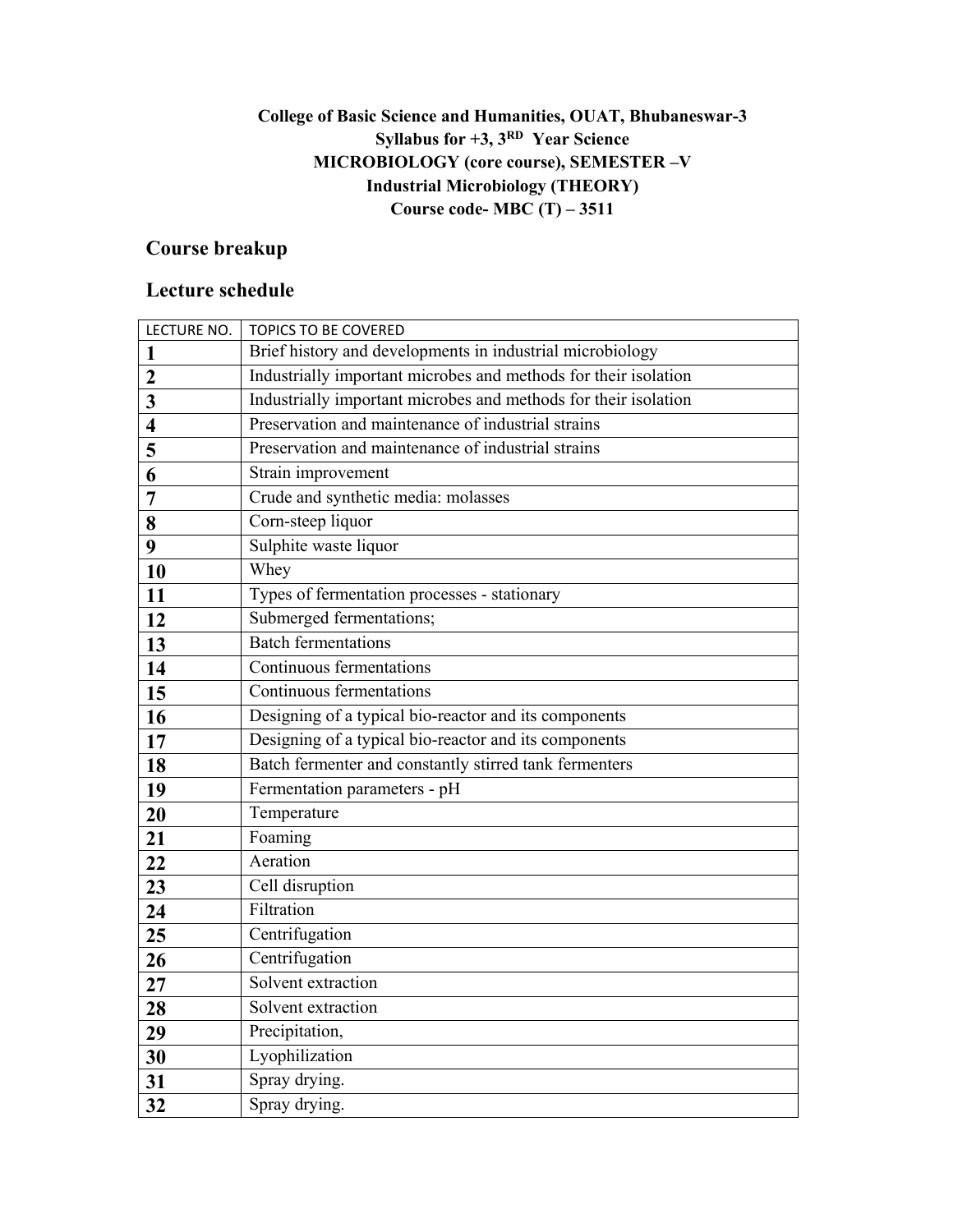| 33 | Microbial production: Citric acid;            |
|----|-----------------------------------------------|
| 34 | Glutamic acid                                 |
| 35 | Ethanol                                       |
| 36 | Penicillin                                    |
| 37 | Vaccine                                       |
| 38 | Vitamin B12                                   |
| 39 | Vitamin B12                                   |
| 40 | Enzymes (amylase, protease), steroid          |
| 41 | Enzyme immobilization: Definition,            |
| 42 | Methods of immobilization,                    |
| 43 | Advantages and applications of immobilization |
| 44 | Advantages and applications of immobilization |

## **College of Basic Science and Humanities, OUAT, Bhubaneswar-3 Syllabus for +3, 3rd Year Science MICROBIOLOGY (core course), SEMESTER –V Immunology (THEORY)**

**Course code- MBC (T) – 3512** 

#### **Lesson Plan**

| unit         | topic                                                                                                                                                                                                                                                                                                                                                | lecture                    |
|--------------|------------------------------------------------------------------------------------------------------------------------------------------------------------------------------------------------------------------------------------------------------------------------------------------------------------------------------------------------------|----------------------------|
| 1            | <b>Immune Cells and Organs</b><br>Concept of Innate and Adaptive immunity                                                                                                                                                                                                                                                                            | 01                         |
|              | Structure, Functions and Properties of: Immune Cells - Hematopoietic<br>stem cell, T cell, B cell, NK cell, Macrophage Neutrophil, Eosinophil,<br>Basophil, Mast cell, Dendritic cell                                                                                                                                                                | 05                         |
|              | Primary lymphoid Organs: Bone Marrow, Thymus                                                                                                                                                                                                                                                                                                         | 02                         |
|              | Secondary lymphoid organs: Lymph Node, Spleen, GALT, MALT,<br>CALT.                                                                                                                                                                                                                                                                                  | 02                         |
| $\mathbf{2}$ | <b>Antigens and Antibodies</b><br>Characteristics of an antigen; Haptens; Epitopes $(T & B$ cell epitopes)<br>Adjuvants; Structure, Types, Functions and Properties of antibodies<br>Antigenic determinants on antibodies (Isotypic, allotypic, idiotypic)<br>Monoclonal and Chimeric antibodies<br>Structure and Functions of MHC I & II molecules. | 02<br>03<br>04<br>01<br>02 |
| 3            | <b>Immune Response and Immunological Disorders</b><br>Primary and Secondary Immune Response<br>Generation of Humoral Immune Response                                                                                                                                                                                                                 | 02<br>01                   |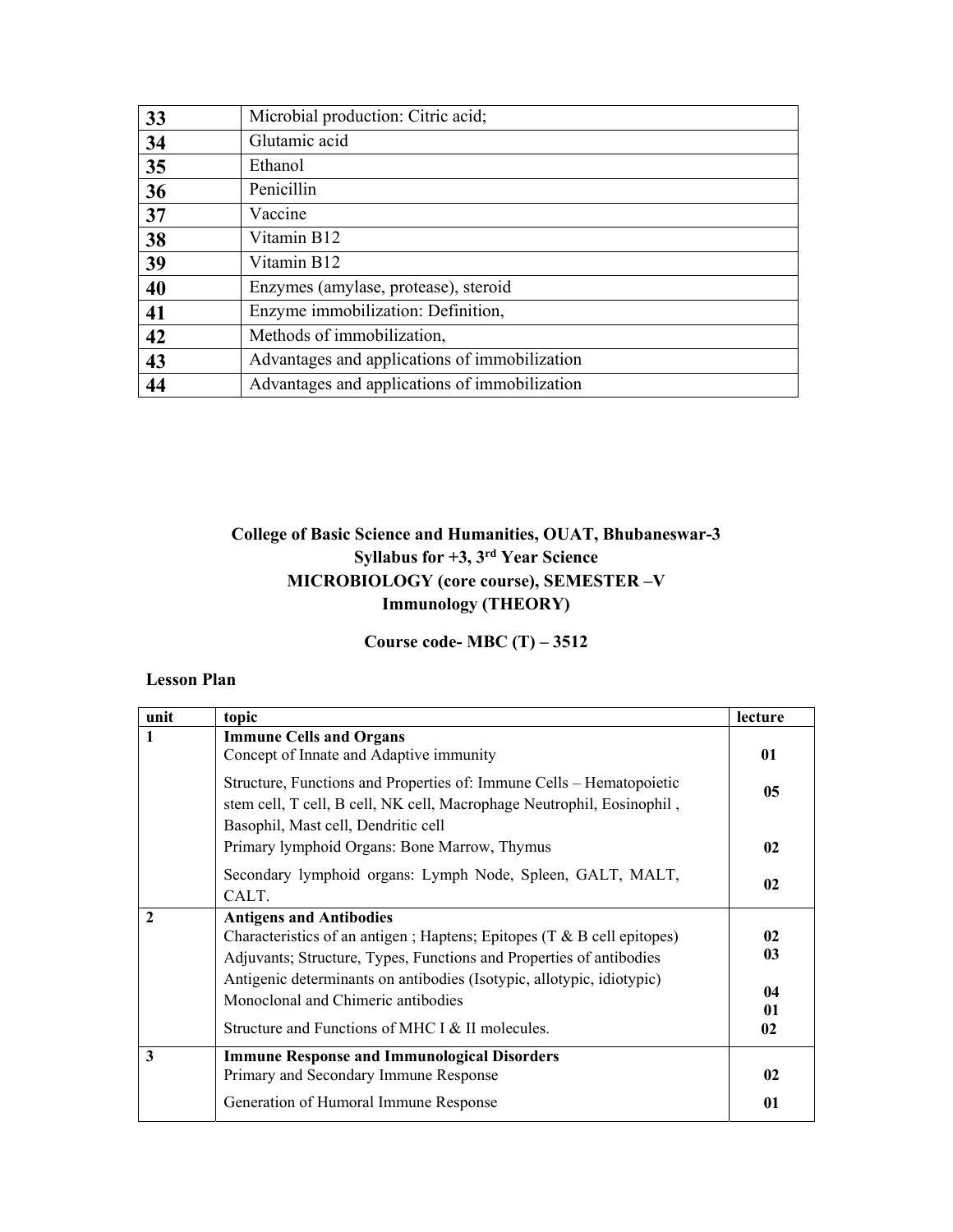| Generation of Cell Mediated Immune Response                                                                                                                 | 01 |
|-------------------------------------------------------------------------------------------------------------------------------------------------------------|----|
| Killing Mechanisms by CTL and NK cells                                                                                                                      | 03 |
| Types of Autoimmunity and Hypersensitivity with examples                                                                                                    |    |
| Immunodeficiencies - Animal models (Nude and SCID mice), SCID,                                                                                              | 05 |
| DiGeorge syndrome, Chediak- Higashi syndrome, Leukocyte                                                                                                     |    |
| adhesion deficiency, CGD.                                                                                                                                   |    |
| <b>Immunological Techniques</b><br>Principles of Precipitation, Agglutination, Immunodiffusion,<br>Immunoelectrophoresis, ELISA, ELISPOT, Western blotting, | 10 |
| Immunofluoresence, Flow cytometry, Immunoelectron microscopy.                                                                                               |    |

## **College of Basic Science and Humanities, OUAT, Bhubaneswar-3 Syllabus for +3, 3rd Year Science MICROBIOLOGY (core course), SEMESTER –V Immunology (THEORY)**

#### **Course code- MBC (T) – 3512**

#### **Course breakup**

| <b>LECTURE NO</b> | <b>TOPICS TO BE COVERED</b>                                                    |
|-------------------|--------------------------------------------------------------------------------|
| $\mathbf{1}$      | Concept of Innate and Adaptive immunity                                        |
| $\overline{2}$    | Structure, Functions and Properties of: Immune Cells - Hematopoietic stem cell |
|                   |                                                                                |
| 3                 | T cell, B cell,                                                                |
| 4                 | NK cell , Macrophage                                                           |
| 5                 | Neutrophil, Eosinophil, Basophil                                               |
| 6                 | Mast cell, Dendritic cell                                                      |
| 7                 | Primary lymphoid Organs: Bone Marrow, Thymus                                   |
| 8                 | Primary lymphoid Organs: Bone Marrow, Thymus                                   |
| 9                 | Secondary lymphoid organs: Lymph Node, Spleen                                  |
| 10                | GALT, MALT, CALT                                                               |
| 11                | Characteristics of an antigen; Haptens                                         |
| 12                | Epitopes $(T & B$ cell epitopes)                                               |
| 13                | Adjuvants                                                                      |
| 14                | Structure, Types, Functions and Properties of antibodies                       |
| 15                | Structure, Types, Functions and Properties of antibodies                       |
| 16                | Antigenic determinants on antibodies (Isotypic, allotypic, idiotypic)          |
| 17                | Antigenic determinants on antibodies (Isotypic, allotypic, idiotypic)          |
| 18                | Antigenic determinants on antibodies (Isotypic, allotypic, idiotypic)          |
| 19                | Monoclonal and Chimeric antibodies                                             |
| 20                | Monoclonal and Chimeric antibodies                                             |
| 21                | Structure and Functions of MHC I & II molecules.                               |
| 22                | Structure and Functions of MHC I & II molecules.                               |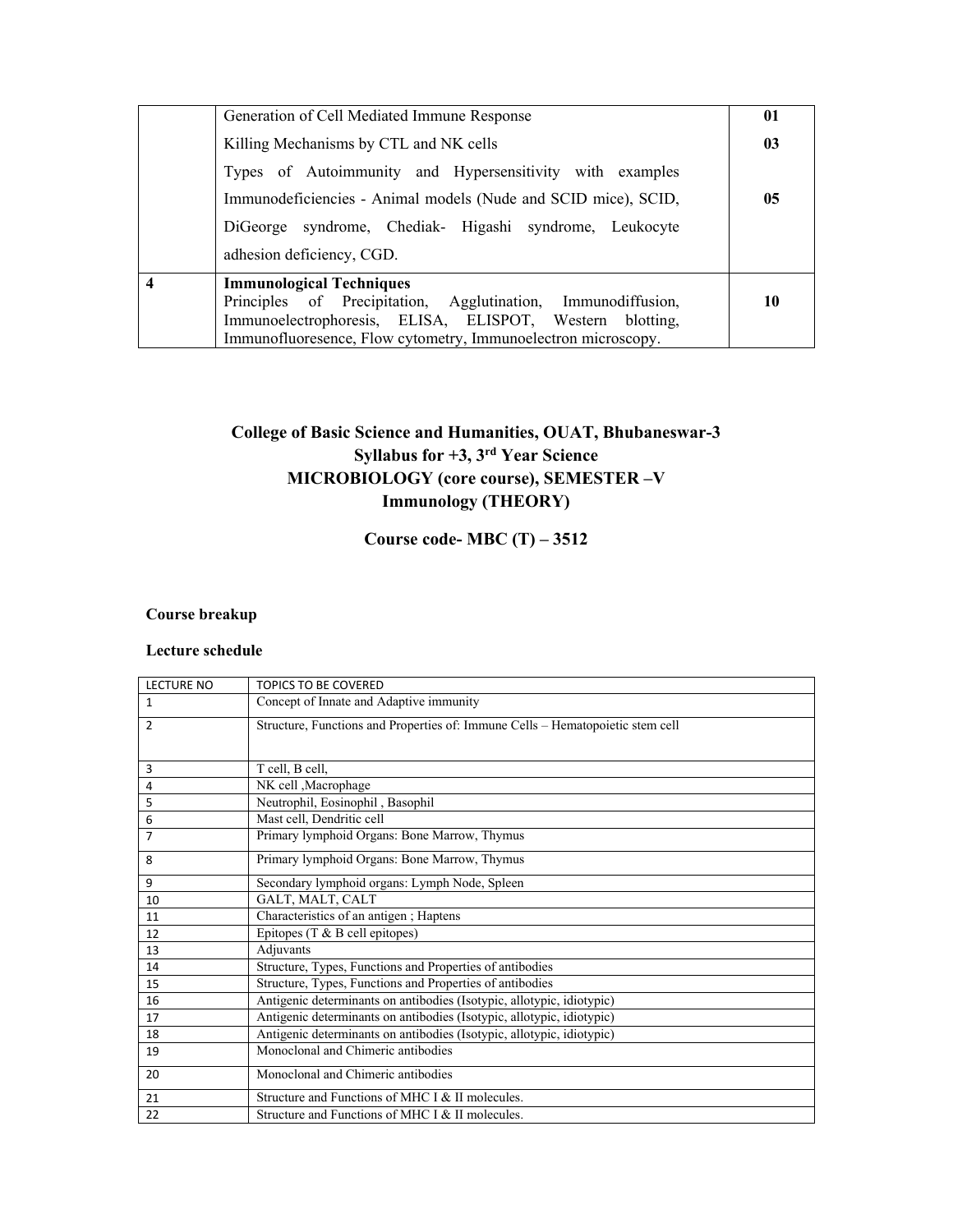| 23 | Primary and Secondary Immune Response                                                                               |
|----|---------------------------------------------------------------------------------------------------------------------|
| 24 | Primary and Secondary Immune Response                                                                               |
| 25 | Generation of Humoral Immune Response                                                                               |
| 26 | Generation of Cell Mediated Immune Response                                                                         |
| 27 | Killing Mechanisms by CTL and NK cells                                                                              |
| 28 | Killing Mechanisms by CTL and NK cells                                                                              |
| 29 | Killing Mechanisms by CTL and NK cells                                                                              |
| 30 | Types of Autoimmunity and Hypersensitivity with examples Immunodeficiencies - Animal models<br>(Nude and SCID mice) |
| 31 | SCID, DiGeorge syndrome                                                                                             |
| 32 | Chediak-Higashi syndrome                                                                                            |
| 33 | Leukocyte adhesion deficiency                                                                                       |
| 34 | CGD                                                                                                                 |
| 35 | Principles of Precipitation                                                                                         |
| 36 | Agglutination                                                                                                       |
| 37 | Immunodiffusion                                                                                                     |
| 38 | Immunoelectrophoresis                                                                                               |
| 39 | <b>ELISA</b>                                                                                                        |
| 40 | <b>ELISPOT</b>                                                                                                      |
| 41 | Western blotting                                                                                                    |
| 42 | Immunofluoresence                                                                                                   |
| 43 | Flow cytometry                                                                                                      |
| 44 | Immunoelectron microscopy                                                                                           |

#### **College of Basic Science and Humanities, OUAT, Bhubaneswar-3 Syllabus for +3, 3rd Year Science MICROBIOLOGY (Discipline specific elective), SEMESTER –V Microbial Biotechnology (THEORY) Course code- MBD (T) - 3501**

# **Lesson Plan**

| Unit         | <b>Topic</b>                                                 | Lecture |
|--------------|--------------------------------------------------------------|---------|
| $\mathbf{1}$ | <b>Therapeutic and Industrial Biotechnology</b>              |         |
|              | Recombinant microbial production processes in pharmaceutical | 03      |
|              | industries -recombinant vaccines (Hepatitis B vaccine).      |         |
|              | Genetically engineered microbes for industrial application:  |         |
|              | Bacteria and yeast.                                          | 02      |
|              | Microbial polysaccharides and polyesters.                    | 02      |
|              | Microbial production of Bio-pesticides and Bioplastics.      | 02      |
|              | Microbial biosensors.                                        | 01      |
| 2            | <b>Applications of Microbes in Biotransformation</b>         |         |
|              | Microbial based transformation of steroids and sterols.      | 02      |
|              | Bio-catalytic processes and their industrial applications.   | 03      |
|              | Production of high fructose syrup.                           | 03      |
|              | Production of cocoa butter substitute.                       | 02      |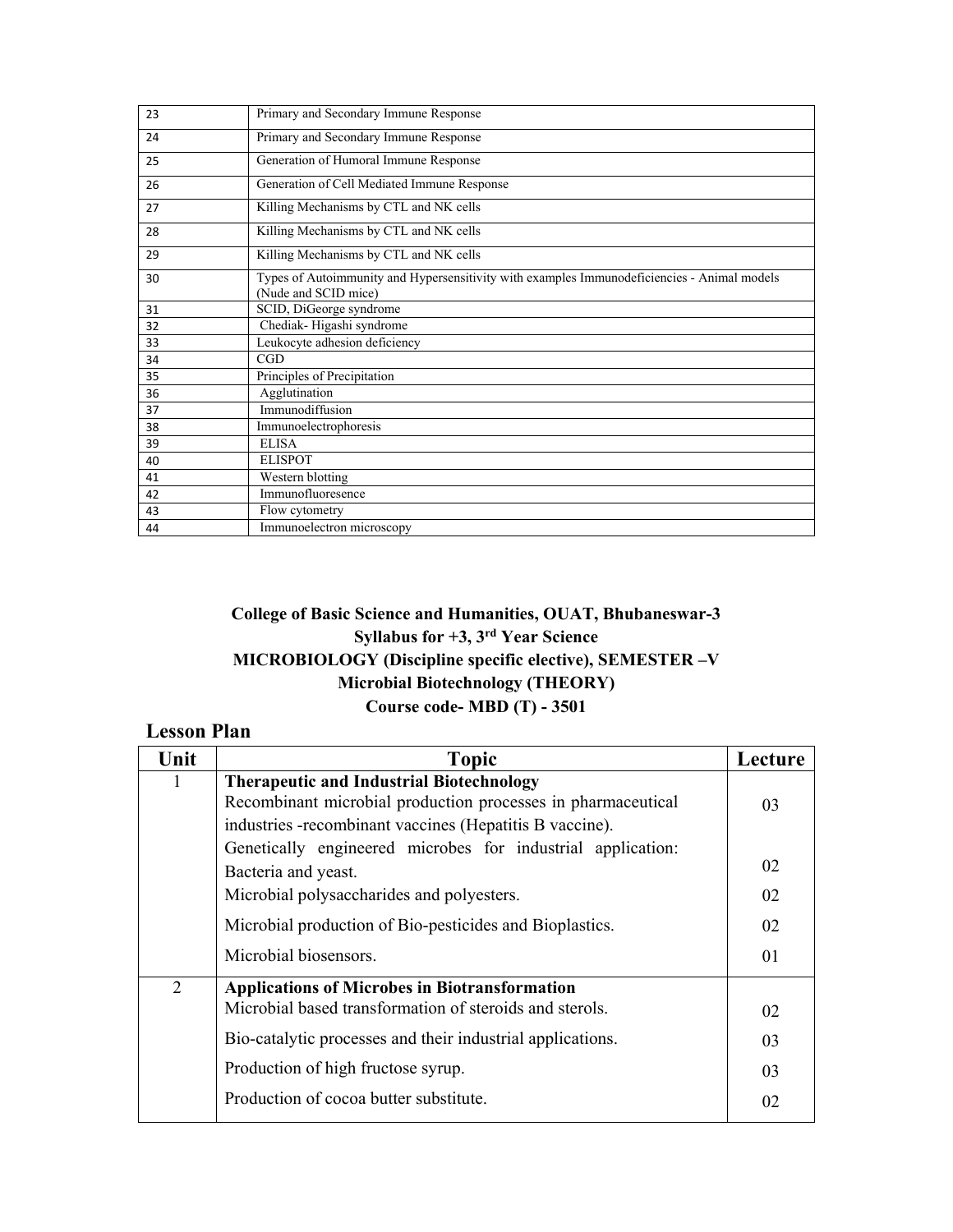| 3 | <b>Microbial Products and their Recovery</b><br>Microbial product purification: filtration, ion exchange &<br>affinity chromatography techniques<br>Down streaming process                                                                          | 04<br>02       |
|---|-----------------------------------------------------------------------------------------------------------------------------------------------------------------------------------------------------------------------------------------------------|----------------|
|   | Immobilization methods and their application.                                                                                                                                                                                                       | 04             |
| 4 | <b>Microbes for Bio-energy and Environment</b><br>Bio-ethanol and bio-diesel production.<br>Commercial production from lignocellulosic waste and algal<br>biomass<br>Biogas production: Methane and hydrogen production using<br>microbial culture. | 02<br>04<br>04 |

#### **College of Basic Science and Humanities, OUAT, Bhubaneswar-3 Syllabus for +3, 3rd Year Science MICROBIOLOGY (Discipline specific elective), SEMESTER –V Microbial Biotechnology (THEORY)**

**Course code- MBD (T) – 3501** 

# **Course breakup**

| Lecture No.    | Topics to be covered                                                            |
|----------------|---------------------------------------------------------------------------------|
|                | Recombinant microbial production processes in pharmaceutical                    |
|                | industries                                                                      |
| 2              | Recombinant microbial production processes in pharmaceutical industries         |
| 3              | Recombinant vaccines (Hepatitis B vaccine).                                     |
| $\overline{4}$ | Recombinant vaccines (Hepatitis B vaccine).                                     |
| 5              | Genetically engineered microbes for industrial application: Bacteria and        |
|                | yeast.                                                                          |
| 6              | Genetically engineered microbes for industrial application: Bacteria and yeast. |
|                | Microbial polysaccharides and polyesters.                                       |
| 8              | Microbial polysaccharides and polyesters.                                       |
| 9              | Microbial production of Bio-pesticides and Bioplastics.                         |
| 10             | Microbial biosensors.                                                           |
| <sup>11</sup>  | Microbial based transformation of steroids and sterols.                         |
| 12             | Microbial based transformation of steroids and sterols.                         |
| 13             | Microbial based transformation of steroids and sterols.                         |
| 14             | Bio-catalytic processes and their industrial applications.                      |
| 15             | Bio-catalytic processes and their industrial applications.                      |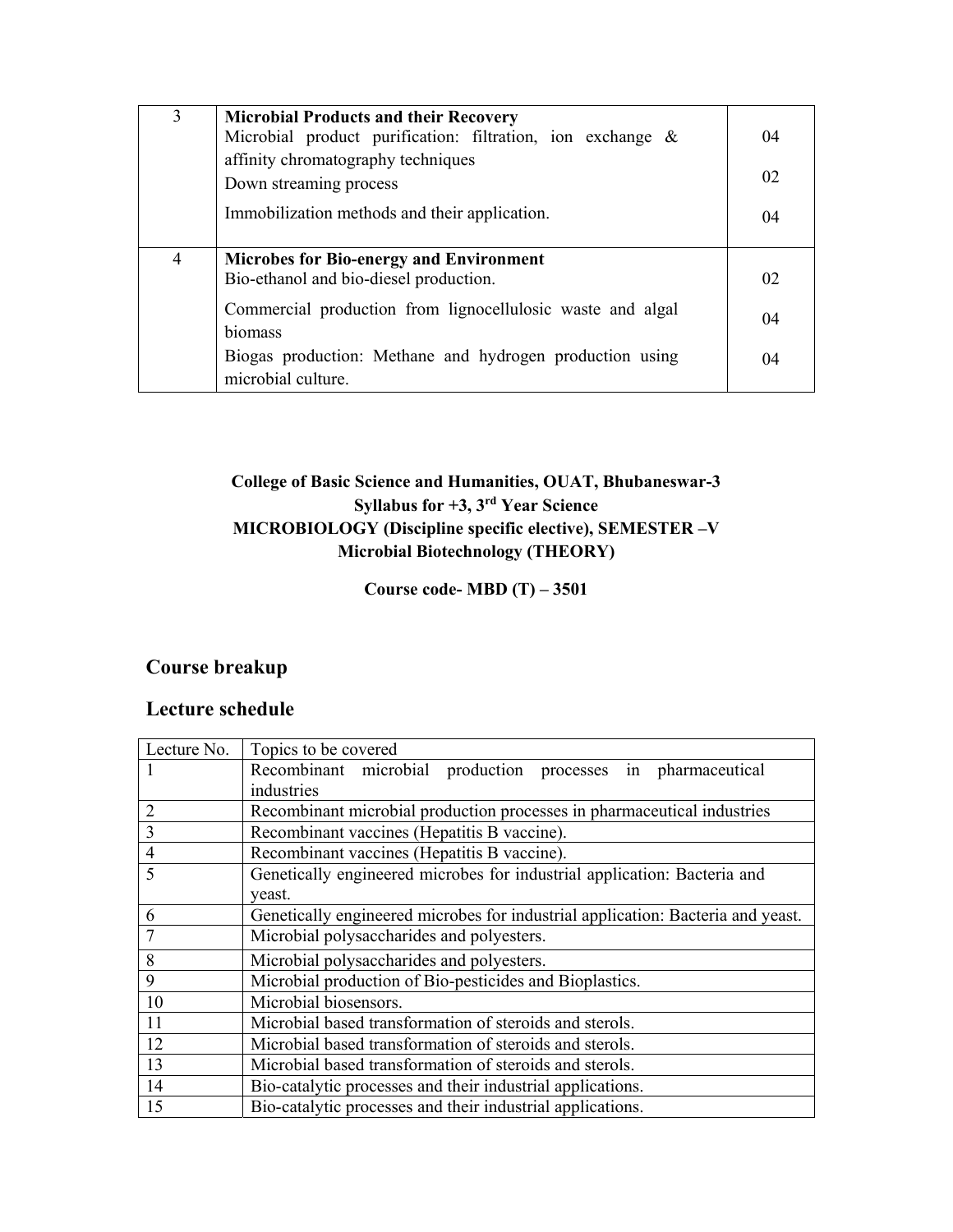| 16 | Bio-catalytic processes and their industrial applications.                 |  |  |
|----|----------------------------------------------------------------------------|--|--|
| 17 | Production of high fructose syrup.                                         |  |  |
| 18 | Production of high fructose syrup.                                         |  |  |
| 19 | Production of cocoa butter substitute.                                     |  |  |
| 20 | Production of cocoa butter substitute.                                     |  |  |
| 21 | Microbial product purification: filtration, ion exchange & affinity        |  |  |
|    | chromatography techniques                                                  |  |  |
| 22 | Microbial product purification: filtration, ion exchange & affinity        |  |  |
|    | chromatography techniques                                                  |  |  |
| 23 | Microbial product purification: filtration, ion exchange & affinity        |  |  |
|    | chromatography techniques                                                  |  |  |
| 24 | Microbial product purification: filtration, ion exchange & affinity        |  |  |
|    | chromatography techniques                                                  |  |  |
| 25 | Down streaming process                                                     |  |  |
| 26 | Down streaming process                                                     |  |  |
| 27 | Immobilization methods and their application.                              |  |  |
| 28 | Immobilization methods and their application.                              |  |  |
| 29 | Immobilization methods and their application.                              |  |  |
| 30 | Immobilization methods and their application.                              |  |  |
| 31 | Bio-ethanol production.                                                    |  |  |
| 32 | Bio-diesel production                                                      |  |  |
| 33 | Commercial production from lignocellulosic waste and algal biomass         |  |  |
| 34 | Commercial production from lignocellulosic waste and algal biomass         |  |  |
| 35 | Commercial production from lignocellulosic waste and algal biomass         |  |  |
| 36 | Commercial production from lignocellulosic waste and algal biomass         |  |  |
| 37 | Biogas production: Methane and hydrogen production using microbial culture |  |  |
| 38 | Biogas production: Methane and hydrogen production using microbial culture |  |  |
| 39 | Biogas production: Methane and hydrogen production using microbial culture |  |  |
| 40 | Biogas production: Methane and hydrogen production using microbial culture |  |  |

#### **College of Basic Science and Humanities, OUAT, Bhubaneswar-3 Syllabus for +3, 3rd Year Science MICROBIOLOGY (Discipline specific elective), SEMESTER –V Plant Pathology(THEORY) Course code- MBD (T) - 3502**

## **Lesson Plan**

| Unit | Topic                                                  | Lectures |
|------|--------------------------------------------------------|----------|
|      | <b>Introduction and History of plant pathology</b>     |          |
|      | Concept of plant disease- definitions of disease,      | 01       |
|      | disease cycle & pathogenicity                          | 01       |
|      | Symptoms associated with microbial plant diseases,     | 01       |
|      |                                                        | 02       |
|      | Types of plant pathogens                               |          |
|      | Stages in development of a disease: Infection,         | 05       |
|      | invasion, colonization, dissemination of pathogens and |          |
|      | perennation,                                           |          |
|      | Significant landmarks in the field of plant pathology- |          |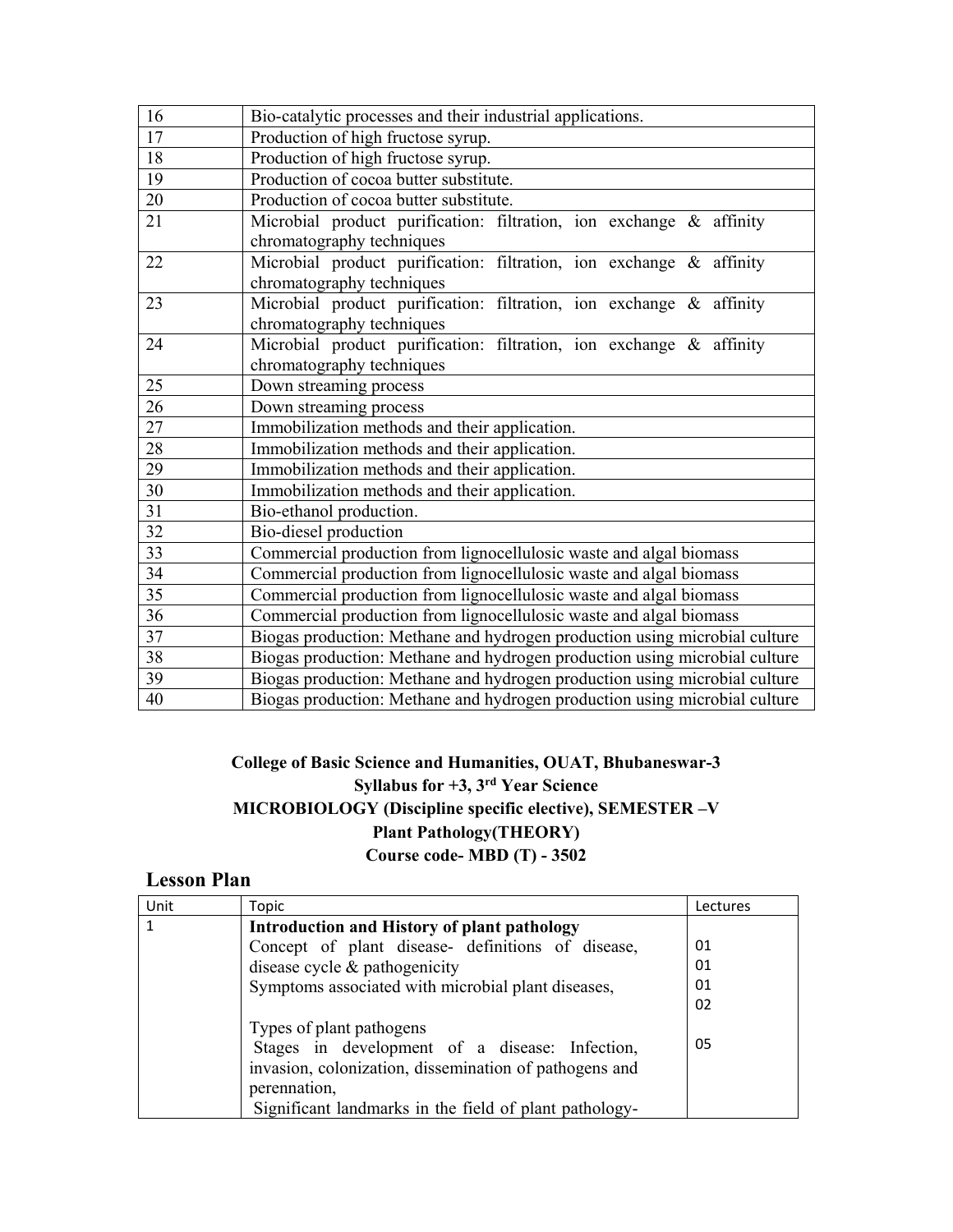|   | Contributions of Anton DeBary, Millardet, E. Smith,<br>Adolph Mayer, Ivanowski, Koch's postulates,                                                                                                                                                                                                                                                                                     |          |
|---|----------------------------------------------------------------------------------------------------------------------------------------------------------------------------------------------------------------------------------------------------------------------------------------------------------------------------------------------------------------------------------------|----------|
| 2 | <b>Host Pathogen Interaction</b><br>Pathogenicity:<br>Microbial<br>Virulence<br>factors<br>of<br>pathogens: enzymes, toxins (host specific and non<br>specific)                                                                                                                                                                                                                        | 02<br>02 |
|   | Effects of pathogens on host physiological processes,                                                                                                                                                                                                                                                                                                                                  | 02<br>02 |
|   | Genetics of Plant Diseases: Concept of resistance (R)<br>gene and avirulence (avr) gene                                                                                                                                                                                                                                                                                                | 02       |
|   | Mechanisms in<br>Defense<br>Plants:<br>Concepts<br>of<br>constitutive defense mechanisms in plants,<br>Inducible structural defenses (histologicalcork layer,<br>abscission layer, tyloses, gums), inducible biochemical<br>defenses [hypersensitive response (HR), systemic<br>acquired resistance (SAR), phytoalexins, pathogenesis<br>related (PR) proteins, phenolics, quinones,]. |          |
| 3 | <b>Specific Plant diseases</b><br>Study of some important plant diseases giving emphasis on<br>its etiological agent, symptoms, epidemiology and control:                                                                                                                                                                                                                              | 03<br>02 |
|   | Important diseases caused by fungi- Late blight of potato -<br>Phytophthora infestans, Ergot of rye -Claviceps purpurea,                                                                                                                                                                                                                                                               | 03       |
|   | Important diseases caused by phytopathogenic bacteria-<br>bacterial leaf blight of rice, bacterial cankers of citrus,<br>Important diseases caused by viruses- banana bunchy top,<br>rice tungro                                                                                                                                                                                       | 02       |
| 4 | <b>Control of Plant Diseases</b><br>Management of plant diseases by different methods,<br>regulatory - quarantine, crop certification,<br>viz.                                                                                                                                                                                                                                         | 02       |
|   | avoidance of pathogen,<br>Use of pathogen free propagative material cultural -                                                                                                                                                                                                                                                                                                         | 03       |
|   | host eradication, crop rotation, sanitation, polyethylene                                                                                                                                                                                                                                                                                                                              | 02       |
|   | traps and mulches<br>Chemical - protectants and systemic fungicides,<br>antibiotics,<br>Biological - suppressive soils, antagonistic microbes-<br>bacteria and fungi; Engineering of disease resistant<br>plants- with plant derived genes and pathogen derived<br>genes                                                                                                               | 03       |
|   |                                                                                                                                                                                                                                                                                                                                                                                        |          |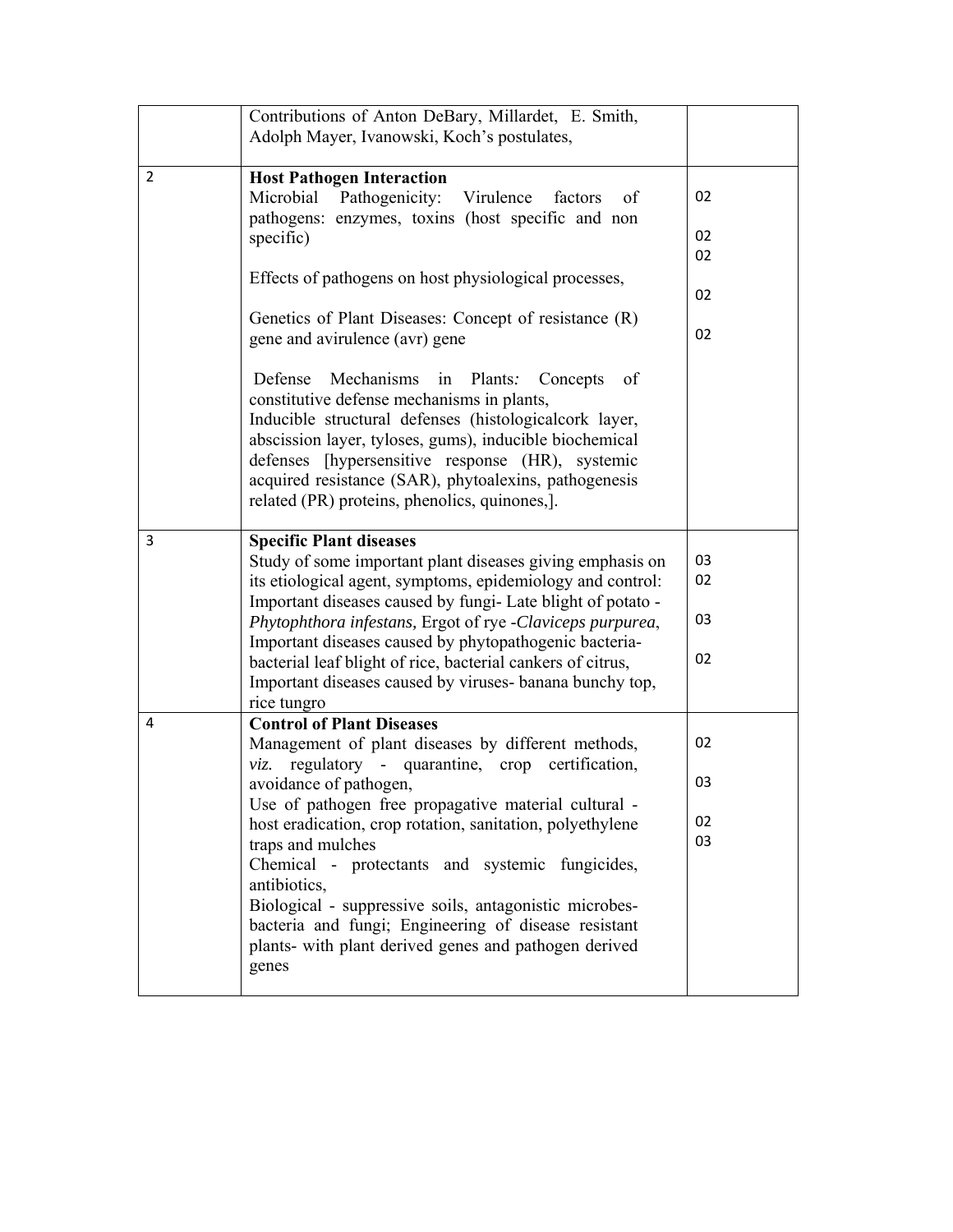## **College of Basic Science and Humanities, OUAT, Bhubaneswar-3 Syllabus for +3, 3rd Year Science MICROBIOLOGY (Discipline specific elective), SEMESTER –V Plant Pathology (THEORY) Course code- MBD (T) - 3502**

### **Course breakup**

| Lecture No. | Topics to be covered                                                            |  |  |
|-------------|---------------------------------------------------------------------------------|--|--|
| 1           | Concept of plant disease- definitions of disease, disease cycle $\&$            |  |  |
|             | pathogenicity                                                                   |  |  |
| 2           | symptoms associated with microbial plant diseases, types of plant pathogens     |  |  |
| 3           | Stages in development of a disease: Infection, invasion, colonization           |  |  |
| 4           | dissemination of pathogens and perennation                                      |  |  |
| 5           | Significant landmarks in the field of plant pathology- Contributions of Anton   |  |  |
|             | DeBary                                                                          |  |  |
| 6           | <b>Contributions of Millardet</b>                                               |  |  |
| 7           | Contributions of E. Smith                                                       |  |  |
| 8           | Contributions of Adolph Mayer                                                   |  |  |
| 9           | Contributions of Ivanowski                                                      |  |  |
| 10          | Contributions of Koch's postulates                                              |  |  |
| 11          | Microbial Pathogenicity: Virulence factors of pathogens                         |  |  |
| 12          | Enzymes, toxins (host specific and non specific)                                |  |  |
| 13          | Effects of pathogens on host physiological processes, Genetics of Plant         |  |  |
|             | <b>Diseases</b>                                                                 |  |  |
| 14          | Concept of resistance (R) gene and avirulence $\overline{(avr)}$ gene           |  |  |
| 15          | Defense Mechanisms in Plants: Concepts of constitutive defense mechanisms       |  |  |
|             | in plants                                                                       |  |  |
| 16          | Inducible structural defenses (histologicalcork layer                           |  |  |
| 17          | Abscission layer, tyloses, gums)                                                |  |  |
| 18          | Inducible biochemical defenses [hypersensitive response (HR)                    |  |  |
| 19          | Systemic acquired resistance (SAR), phytoalexins,                               |  |  |
| 20          | pathogenesis related (PR) proteins, phenolics, quinones                         |  |  |
| 21          | Study of some important plant diseases giving emphasis on its etiological       |  |  |
|             | agent                                                                           |  |  |
| 22          | Symptoms, epidemiology and control                                              |  |  |
| 23          | Important diseases caused by fungi- Late blight of potato - Phytophthora        |  |  |
|             | infestans,                                                                      |  |  |
| 24          | Important diseases caused by fungi- Late blight of potato - Phytophthora        |  |  |
|             | infestans,                                                                      |  |  |
| 25          | Ergot of rye -Claviceps purpurea                                                |  |  |
| 26          | Ergot of rye -Claviceps purpurea                                                |  |  |
| 27          | Important diseases caused by phytopathogenic bacteria- bacterial leaf blight of |  |  |
|             | rice                                                                            |  |  |
| 28          | Bacterial cankers of citrus                                                     |  |  |
| 29          | Important diseases caused by viruses- banana bunchy top                         |  |  |